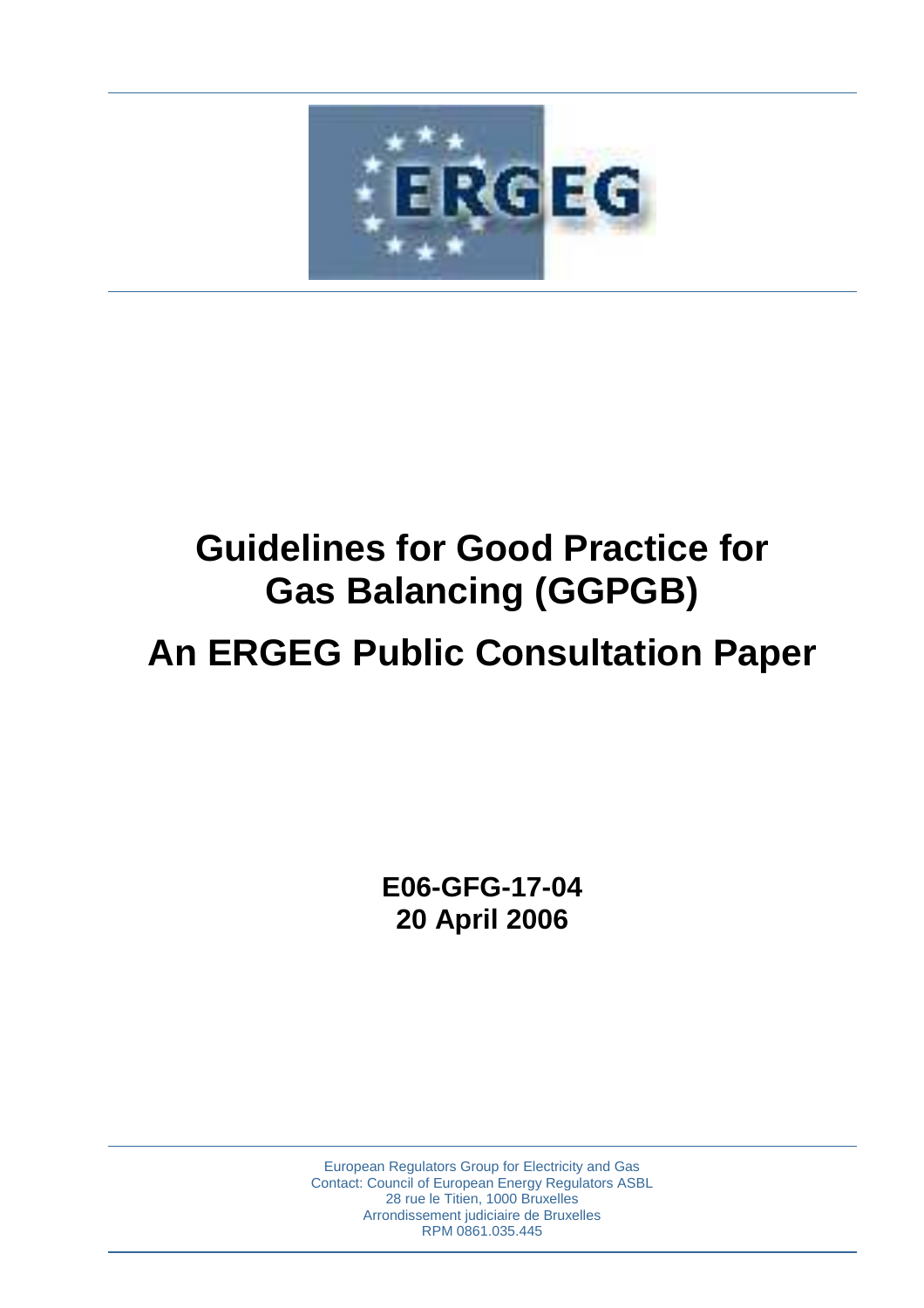

## **Table of Contents**

| 1. |                                                                           |  |  |  |
|----|---------------------------------------------------------------------------|--|--|--|
|    | $\qquad \qquad -$                                                         |  |  |  |
|    |                                                                           |  |  |  |
|    |                                                                           |  |  |  |
|    | $\qquad \qquad -$                                                         |  |  |  |
|    |                                                                           |  |  |  |
|    | $\overline{\phantom{0}}$                                                  |  |  |  |
|    | $\qquad \qquad -$                                                         |  |  |  |
|    |                                                                           |  |  |  |
|    |                                                                           |  |  |  |
| 2. |                                                                           |  |  |  |
| 3. |                                                                           |  |  |  |
| 4. |                                                                           |  |  |  |
| 5. |                                                                           |  |  |  |
| 6. |                                                                           |  |  |  |
| 7. |                                                                           |  |  |  |
|    |                                                                           |  |  |  |
|    | Annex 2: Market information and transparency of balancing arrangements 12 |  |  |  |
|    | Annex 2: Market information and transparency of balancing arrangements 12 |  |  |  |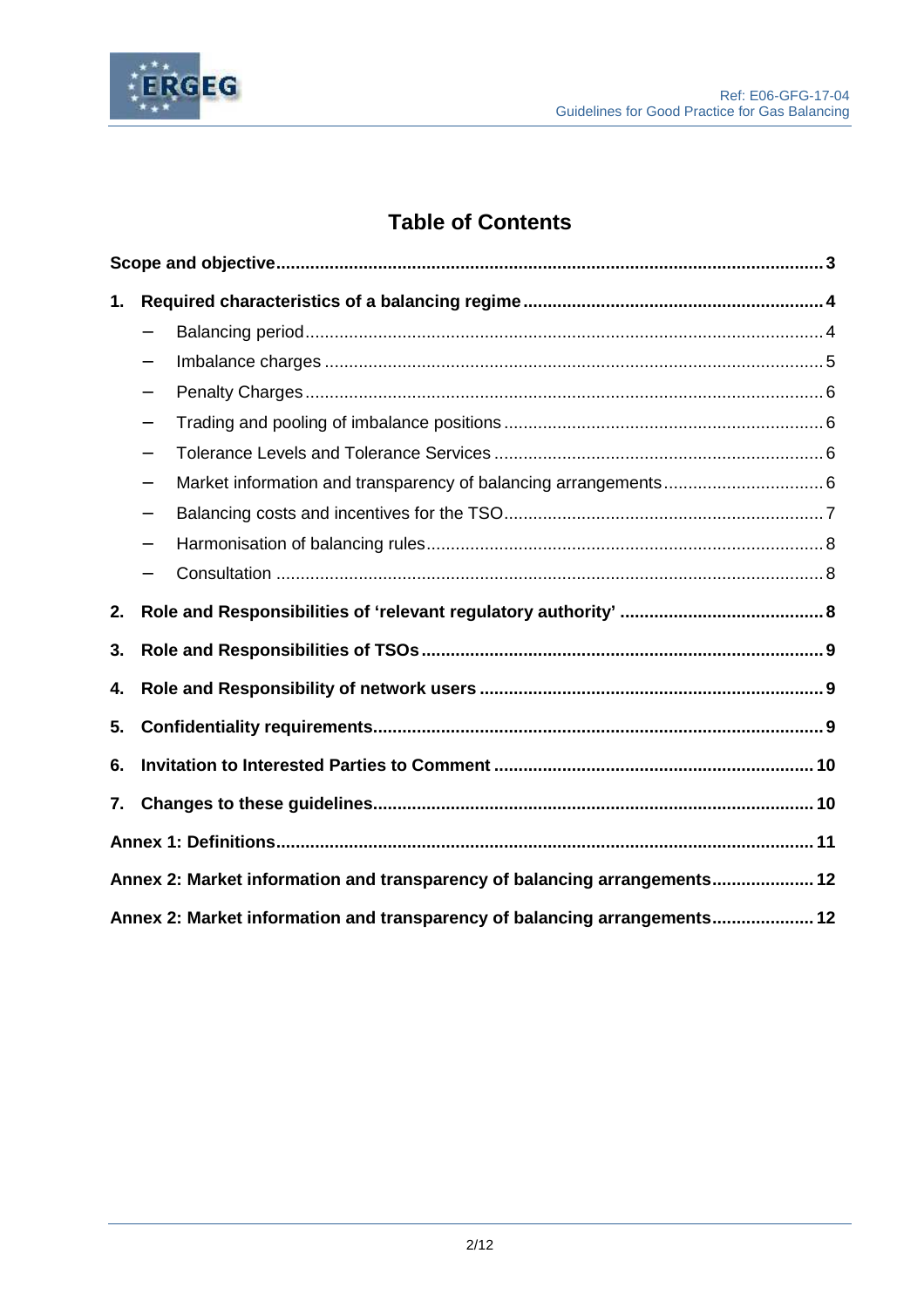

## **Scope and objective**

The recently adopted Gas Regulation<sup>1</sup> on conditions for access to natural gas transmission networks includes Articles in relation to gas balancing and imbalance charges. These specify high level requirements for gas balancing regimes including for example the need to ensure that rules are fair and non-discriminatory guidelines.

The GGPGB represents ERGEG's advice to the European Commission on its interpretation of Article 7 of the Gas Regulation<sup>2</sup>. The purpose of the GGPGB is to provide more detailed guidance to both Transmission System Operators (TSOs) and the relevant regulatory authority in the design of gas balancing mechanisms. This is to help ensure that the mechanisms maintain the safe, efficient and reliable operation of the network and that the rules are designed and applied in a fair, non-discriminatory and transparent manner and are based on objective criteria.

The GGPGB is not legally binding and no requirement can be made under the GGPGB that contravenes national or European legislation. They are designed to be consistent with and to support the existing requirements in the Gas Regulation.

In the event that any party believes that there is a conflict between the requirements of the GGPGB and any national or European legislation that will materially effect either its interests or its ability to comply with the GGPGB, it will without any unreasonable delay notify the relevant regulatory authority, specifying in detail the exact nature and extent of the conflict. This notification will be made public unless the relevant regulatory authority is satisfied on the basis of objective justification provided to it, that to do so would unacceptably infringe on commercial confidentiality.

The GGPGB apply to the relevant national regulatory authority and/or the authority to which the Member State has delegated the responsibility for designing and/or operating the balancing rules. The GGPGB also apply to TSOs and network users. Where Member States have established one or more entities or bodies set up in compliance with Directive 2003/55/EC for the purpose of carrying out one or more functions typically attributed to a TSO with regard to balancing the GGPGB shall likewise apply to these entities or bodies<sup>3</sup>.

Subject to compatibility with national requirements, all bodies to which these guidelines apply shall be in compliance by 1 January 2007 unless another date is specified. Where implementation by 1 January 2007 is not achievable the TSO will make public the fact and notify the relevant regulatory authority and will pursue implementation at the earliest possible date, but in any event not later than 1 July 2007.

<sup>1</sup> Regulation (EC) No 1775/2005 of the European Parliament and of the Council of 28 September 2005 on conditions for access to the natural gas transmission networks.

 $2$  Regulation (EC) No 1775/2005 of the European Parliament and of the Council of 28 September 2005 on conditions for access to the natural gas transmission networks.

 $^3$  Article 1.2 Gas Regulation.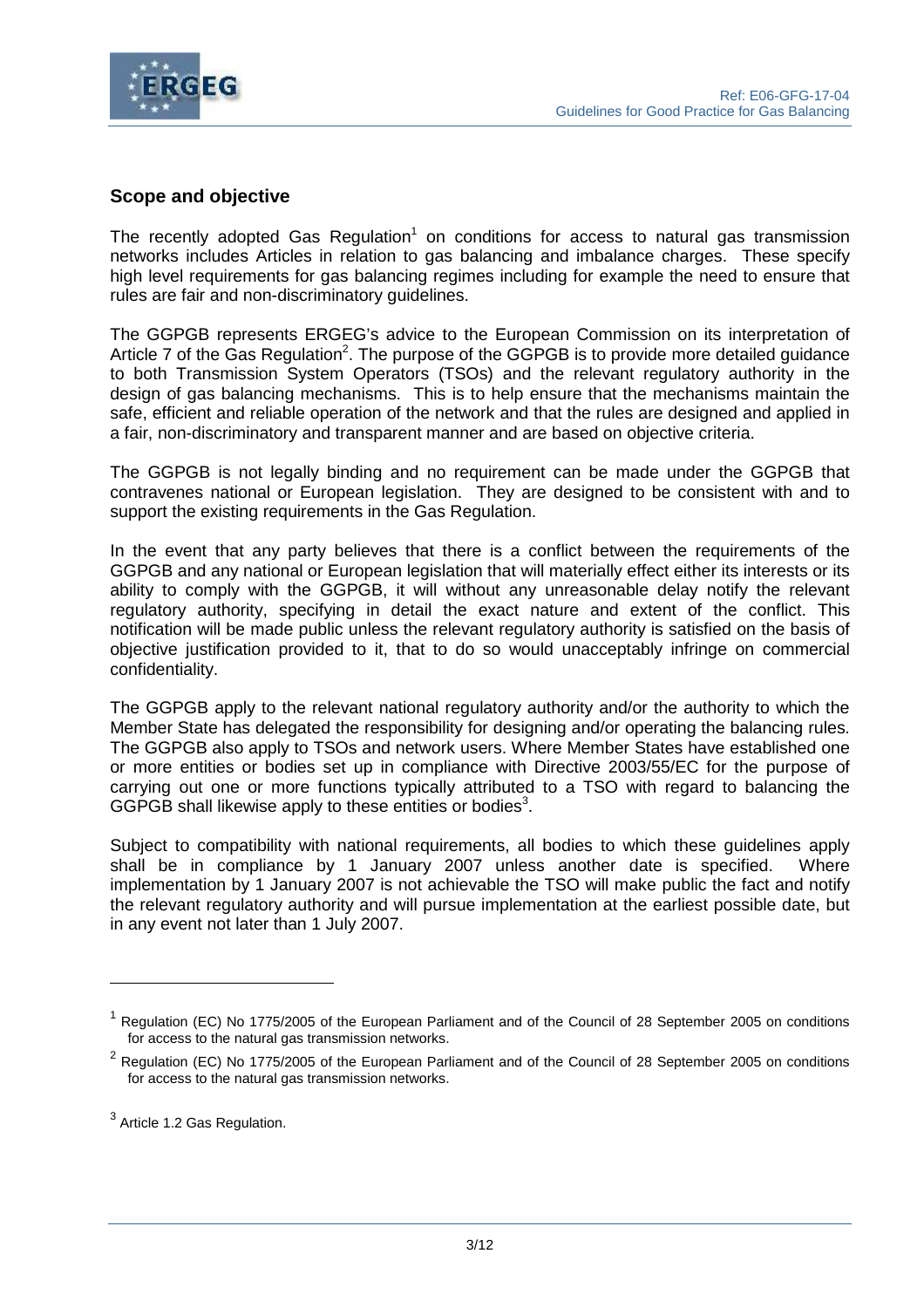

## **1. Required characteristics of a balancing regime**

- 1.1 As provided for in Article 25.2.b of the Directive 2003/55/EC of the 26 June 2003, "the regulatory authorities shall be responsible for fixing or approving prior to their entry into force, at least the methodologies used to calculate or establish the terms and conditions for … the provision of balancing services".
- 1.2 Balancing rules shall be fair, non-discriminatory and transparent and shall be based on objective market based criteria. Balancing rules shall reflect genuine system and market needs taking into account the resources available to the TSO and to the network user.
- 1.3 The development of balancing rules should be subject to appropriate consultation (unless the balancing rules are already specified in national legislation where this requirement would not be relevant) with market participants and decisions should be supported by objective criteria and analysis.
- 1.4 Where balancing rules (including rules relating to imbalance charges) are implemented by the TSO they should be equally applied to its own commercial operations and related undertakings, where part of a vertically integrated company, as to third parties.
- 1.5 The balancing rules should be designed to minimise the residual physical balancing role of the TSO subject to the safe and economic operation of the network and other relevant requirements specified in section 3 hereunder.

#### − **Balancing period**

- 1.6 The balancing system can be based on balancing periods characterised by a settlement procedure at the end of the balancing period. The choice of an appropriate balancing period needs to be based on a balanced assessment against a number of objective criteria. These should include:
	- The operational capabilities of the transportation system to balance the system;
	- The flexibility and balancing tools that are elaborated by the TSO and offered to market participants;
	- The fact that consumers have on the average a daily offtake profile;
	- The interaction of balancing period with effective commercial incentives to balance, in particular interactions of shorter balancing periods in electricity markets with potentially longer periods in gas;
	- The interaction with balancing periods in connected gas systems to ensure that no undue barriers to cross border trade are created;
	- Availability and accuracy of the information over the relevant period that is made available to network users concerning their imbalance position allowing them to take timely balancing actions;
	- The costs imposed to TSOs and network users by particular balancing regimes, for example the IT costs of providing more regular information flows over shorter balancing periods and the transaction costs incurred by network users from potentially taking more frequent balancing actions; and
	- Nomination and re-nomination procedures complementary to the frequency of balance.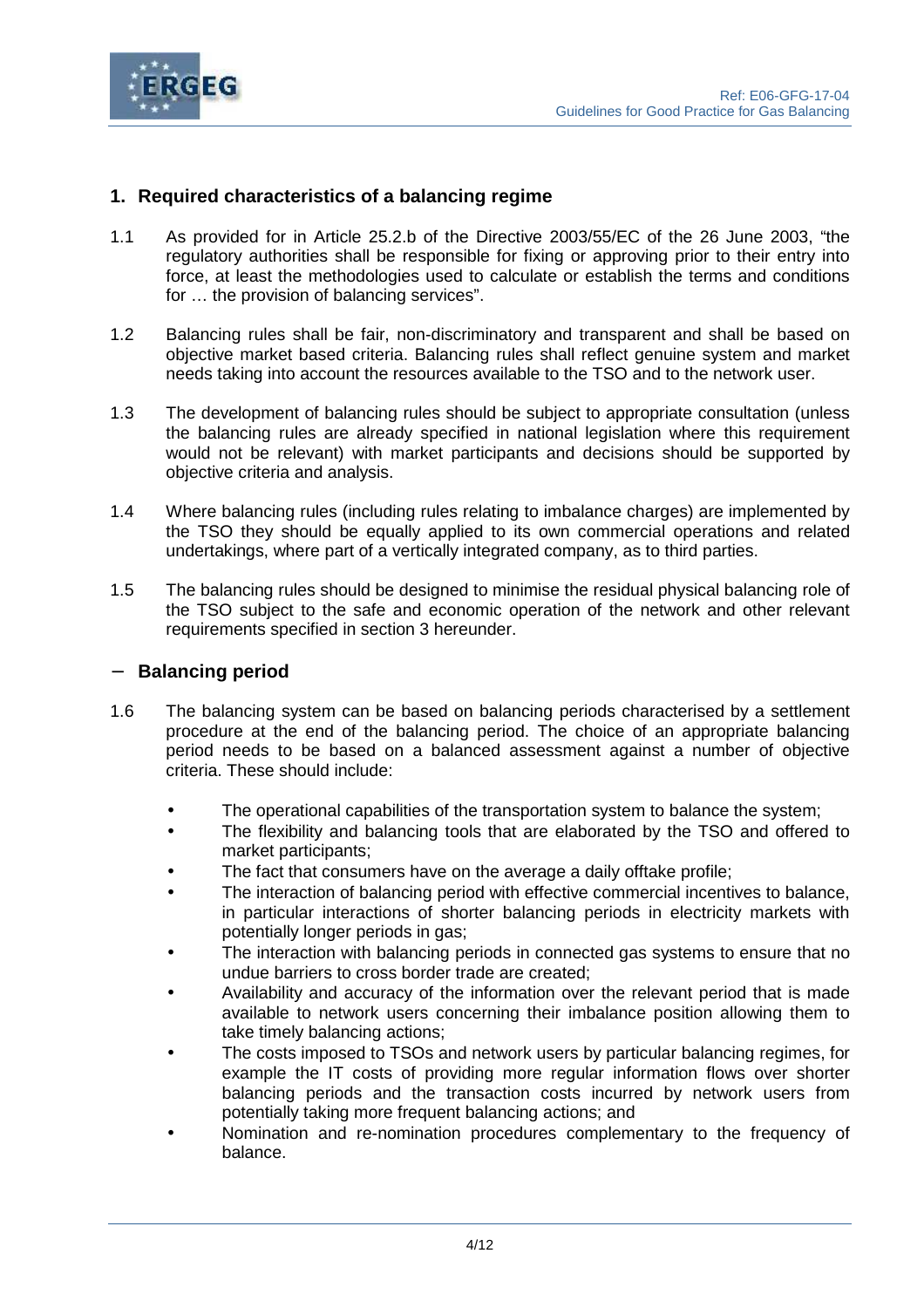



- 1.7 Where a balancing period is used, daily is preferred (unless a different period is specified in national law) and unless there are technical/operational reasons that mean that hourly balancing is necessary to ensure that the system can be balanced and/or for safety and security reasons. Whatever arrangements are put in place they should not create any undue barriers to entry - particularly for new (and smaller) market entrants.
- 1.8 As an alternative to balancing systems based on a balancing period, a balancing system can require that the cumulated imbalance must be kept by the network user within specified tolerance levels, in which case no settlement procedure is needed. A combination of both approaches is also possible.
- 1.9 It is important that network users are not exposed to undue risks that they cannot manage effectively and/or without incurring inefficient costs that could create barriers to entry to the market. Therefore market participants should have access to appropriate information, adequate re-nomination procedures and flexibility tools/services so that they can manage their imbalance positions (and therefore risk) efficiently, taking into account the relevant characteristics of the balancing system, in particular the balancing period and/or the width of the tolerance margins.

#### − **Imbalance charges**

- 1.10 The tariffs for tolerance services or imbalance charges include all charges due by the network user in the cases where his imbalance remains within the specified tolerance levels. Imbalance charges shall be cost reflective to the extent possible, whilst providing appropriate incentives on network users to balance their input and offtake of gas. They shall not hamper the entry of new market entrants.
- 1.11 They shall be fair and non-discriminatory and based on objective criteria. They shall avoid cross-subsidisation between network users and shall not hamper the entry of new market entrants.
- 1.12 Any calculation methodology for imbalance charges as well as final tariffs shall be made public by either the relevant authority or the TSO as appropriate.
- 1.13 There should also be accurate targeting of system balancing and operation costs to those participants that caused them to be incurred. Any costs that cannot be targeted should be allocated back to network users in a non-discriminatory manner.
- 1.14 Where information flows are a problem TSOs shall use provisional allocations in the calculation of imbalance charges to reduce the risk for network users.
- 1.15 The time period within which charges are confirmed and the method for calculating provisional allocations should be approved where appropriate by the relevant regulatory authority after proper consultation with the TSO and network users should there be any subsequent changes.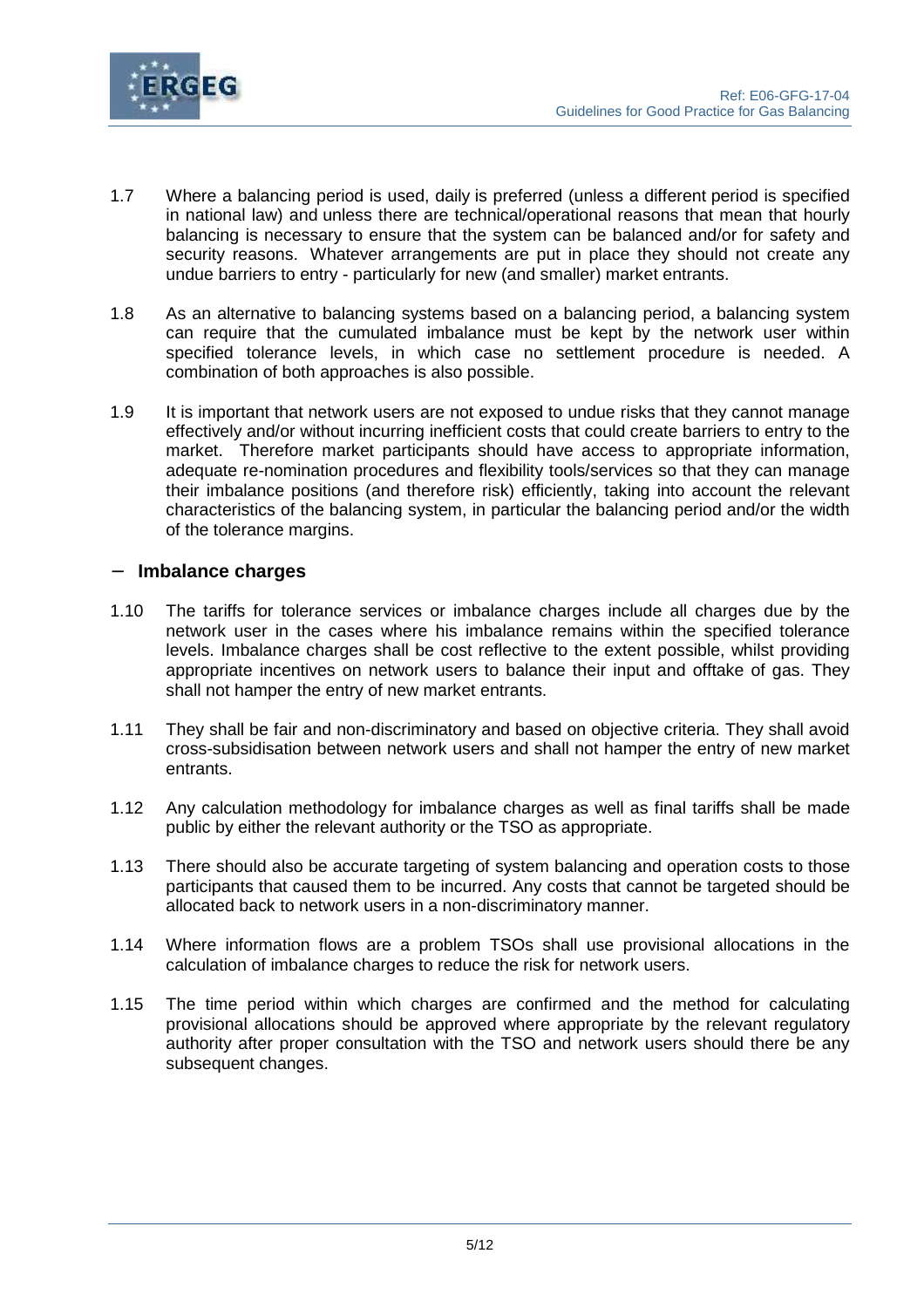

#### − **Penalty Charges**

- 1.16 TSOs may impose penalty charges on network users whose imbalance between input and offtake from the transmission system exceeds the specified tolerance levels, subject to these charges being in accordance with the terms of 1.1.
- 1.17 Penalty charges which exceed the actual balancing costs incurred, insofar as such costs correspond to those of an efficient and structurally comparable network operator and are transparent, shall be taken into account when calculating tariffs in a way that does not reduce the TSOs interest in balancing and shall be approved by the relevant regulatory authority.

#### − **Trading and pooling of imbalance positions**

1.18 In the absence of a well functioning/liquid within day market, allowing market participants to manage their imbalance positions efficiently, the TSO could have systems in place to facilitate the pooling and trading of imbalance positions.

#### − **Tolerance Levels and Tolerance Services**

- 1.19 Where provided, tolerance levels and services should be designed in a way that reflects the actual technical capabilities of the transmission system.
- 1.20 In the case of non-market based balancing systems, tolerance levels shall be designed in a way that either reflects seasonality or results in a tolerance level higher than that resulting from seasonality, and that reflects the actual technical capabilities of the transmission system. Tolerance levels shall reflect genuine system and market needs taking into account the resources available to the TSO and the network user.
- 1.21 In respect of tolerance services particular account should be taken of the extent to which tolerances may be utilised by network users to offer "balancing gas" or cause balancing costs to be incurred by the TSO that are subsequently socialised.

#### − **Market information and transparency of balancing arrangements**

1.22 Each TSO should implement user-friendly systems to make public, as a minimum, the information relating to the areas specified in Annex 2 in a timely manner in national language and in English on the internet. The level of information published shall be set out by each TSO, based on the balancing regime in place and approved by the relevant regulatory authority in consultation with network users. Information shall be disclosed in a meaningful, quantitatively clear and easily accessible way and on a non-discriminatory basis taking into account Article 6 and Article 9.1 c) of the Gas Regulation<sup>4</sup>.

<sup>&</sup>lt;sup>4</sup> Regulation (EC) No 1775/2005 of the European Parliament and of the Council of 28 September 2005 on conditions for access to the natural gas transmission networks.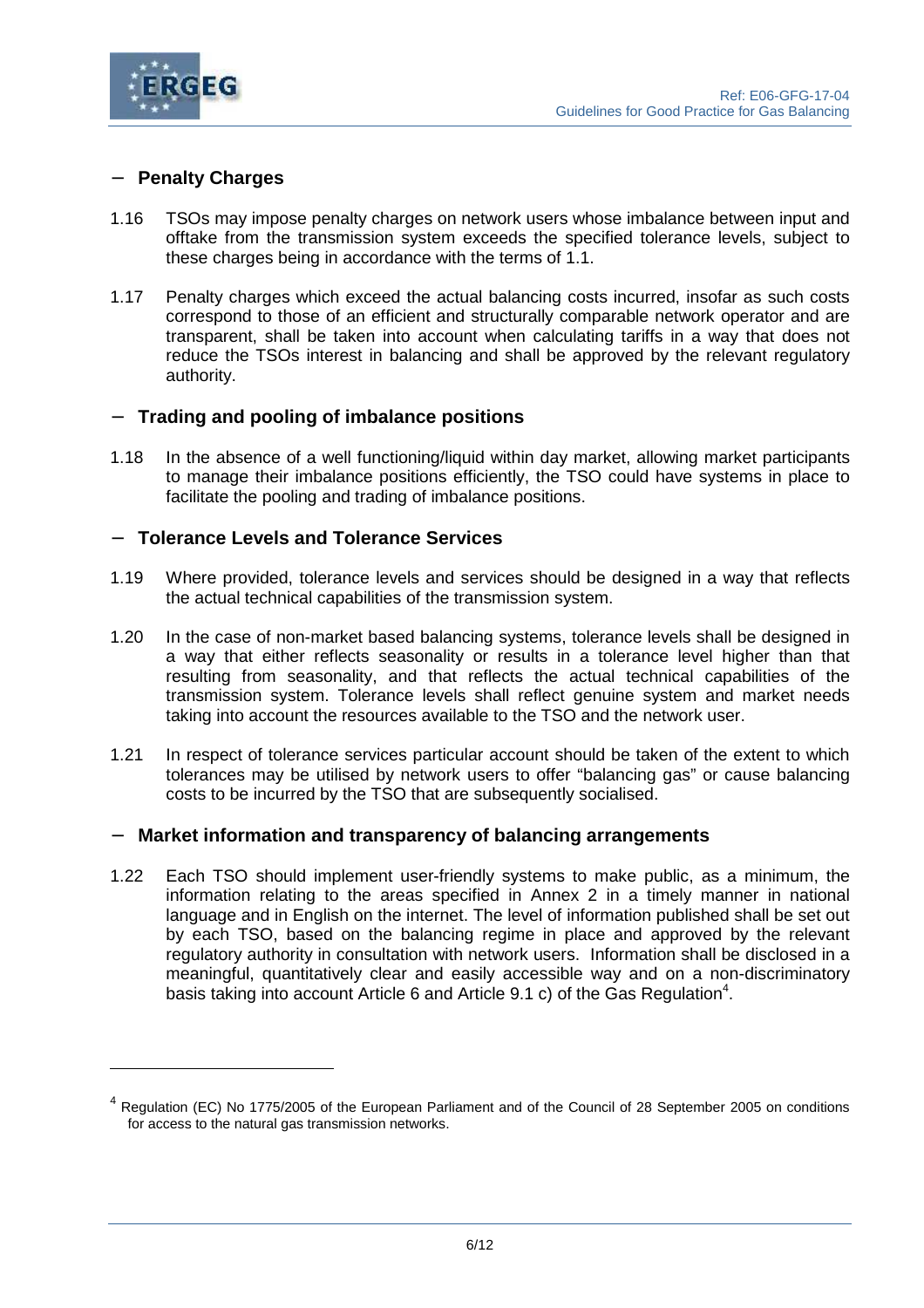

- 1.23 Each TSO shall also make available confidentially to each user its balancing status and other information relating to the areas specified in Annex 2.
- 1.24 Non-confidential information must be provided promptly and on the same time scale to all users on non-discriminatory bases. Network users may request the TSO not to publish information about the aggregate use of balancing services if such publication would harm the commercial interest of the user(s). In cases of non-publication, the relevant National Regulatory Authority (NRA) will, when requested by relevant parties, review the decision not to publish. In doing so, it will balance the commercial sensitivity of information against the public interest for transparency. If it considers that the reason for non-publication are not proportionate, are unfair, or discriminatory, the relevant national regulatory authority can require that the TSO publishes the information. In any respect, information should always be published by the TSO when three or more users participate in the balancing mechanism in the relevant period. The TSO shall notify the relevant national regulatory authority, without any unreasonable delay, where it has not published specific data (e.g. for reasons of costs, to avoid any potential market abuse or to avoid significant harm to their commercial interests). The relevant national regulatory authority can require further details from the TSO, including substantiated reasons, for non-publication. If the reasons for non-publication are not proportionate, are unfair, or discriminatory, the relevant national regulatory authority can require that the TSO publishes the information.
- 1.25 In addition where they exist, charges for the provision of such information shall be approved by the relevant national regulatory authority and made public by the TSO.

#### − **Balancing costs and incentives for the TSO**

- 1.26 In relation to balancing costs TSOs should be cost neutral and have the correct incentives to ensure that the costs incurred of taking residual balancing actions are efficiently incurred. The residual balancing actions of the TSO should be minimised subject to the safe and economic operation of the network.
- 1.27 Where a TSO's balancing regime permits the acceptance of bids and offers for balancing gas as a means to balance the system it should procure flexibility (including gas) in a transparent and non-discriminatory manner using market based mechanisms (where possible).
- 1.28 Where a TSO is not permitted to accept bids and offers for balancing gas as a means to balance the system the TSO should contract for gas in other ways for example accessing gas from storage or through contracts with network users.
- 1.29 TSOs balancing costs shall be efficiently incurred and should be charged back to network users on a non-discriminatory basis.
- 1.30 Information regarding the costs incurred by the TSO for this purpose shall be made publicly available. If the TSO is concerned that doing so would have a negative impact on the commercial position of the market participants, it should notify the relevant national regulatory authority. The relevant national regulatory authority will then decide whether the information should be published or not.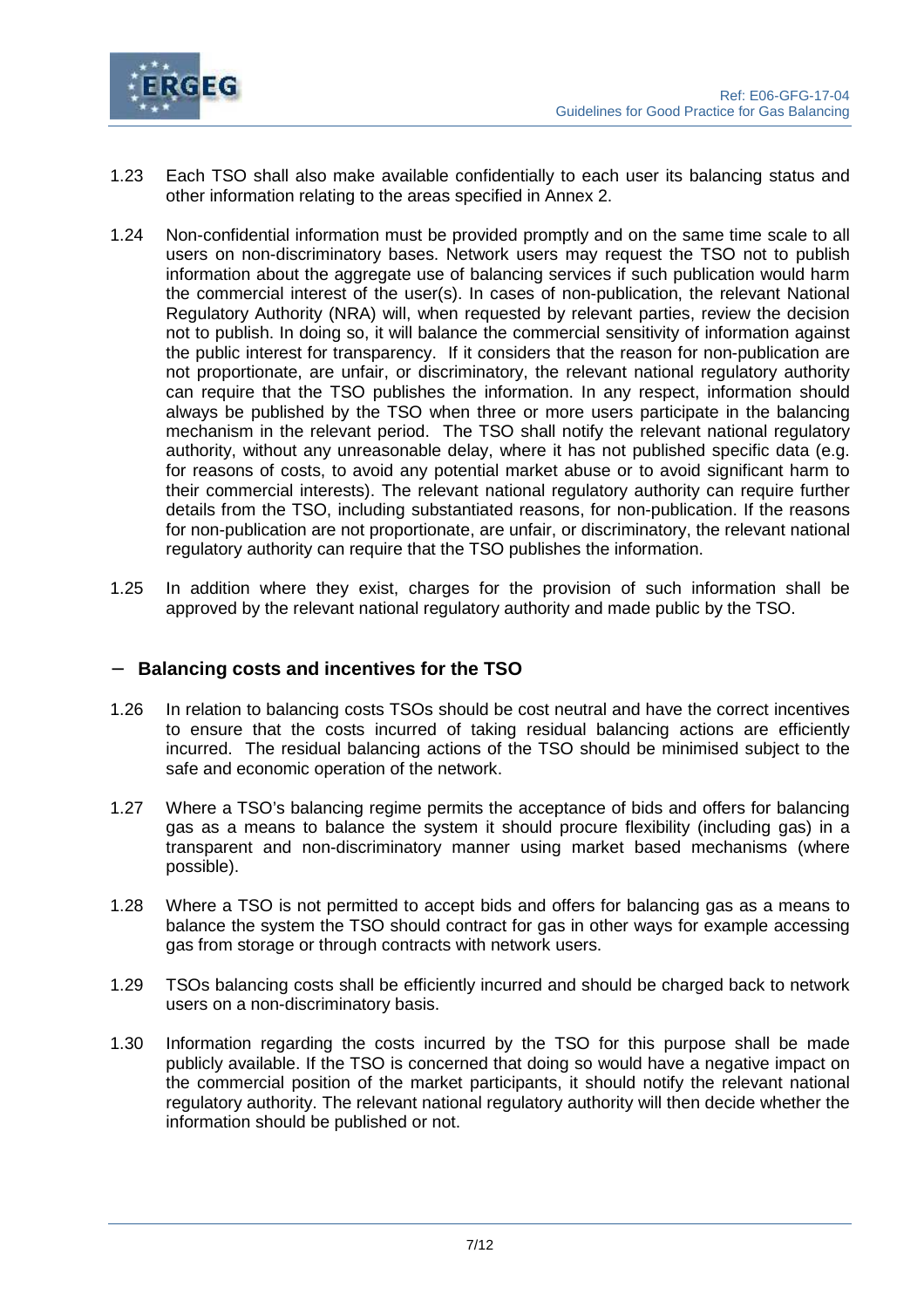

#### − **Harmonisation of balancing rules**

- 1.31 NRAs and TSOs shall endeavour to harmonise balancing regimes and streamline structures and levels of balancing charges in order to facilitate trade between Member States and in particular with regards to:
	- a. Tolerances;
	- b. Imbalance charges; and
	- c. Balancing periods.
- 1.32 Where it is justified that balancing regimes remain different between interconnected networks, "standardised agreements" and procedures between the TSOs should be put in place in order to facilitate gas trade.
- 1.33 These agreements should include in particular:
	- the way in which the balancing regimes interact;
	- identify key differences and the reasons why they exist;
	- the impact of any differences on trade and the incentives provided to network users and TSOs;
	- how differences in arrangements for dealing with safety and security will impact on trade, incentives and costs; and
	- areas for harmonisation and a timetable for making changes.
- 1.34 To ensure transparency these agreements shall be published following open consultation with all market participants and approved by the NRA.

#### − **Consultation**

1.35 Any changes to balancing rules introduced by the TSO should be subject to appropriate consultation with market participants<sup>5</sup> and decisions should be based on objective criteria and analysis.

### **2. Role and Responsibilities of 'relevant regulatory authority'**

2.1 Each relevant regulatory authority should ensure that the gas balancing regimes are based on the criteria set out in this GGPGB and the Gas Regulation whether they are directly responsible for the design, fixing or approving of the methodologies used to calculate or establish the terms for the provision of balancing services or for approving proposals developed by the TSO and/or other market participants.

<sup>&</sup>lt;sup>5</sup> In some Member States balancing rules are specified in national legislation and therefore not subject to 'consultation' with market participants.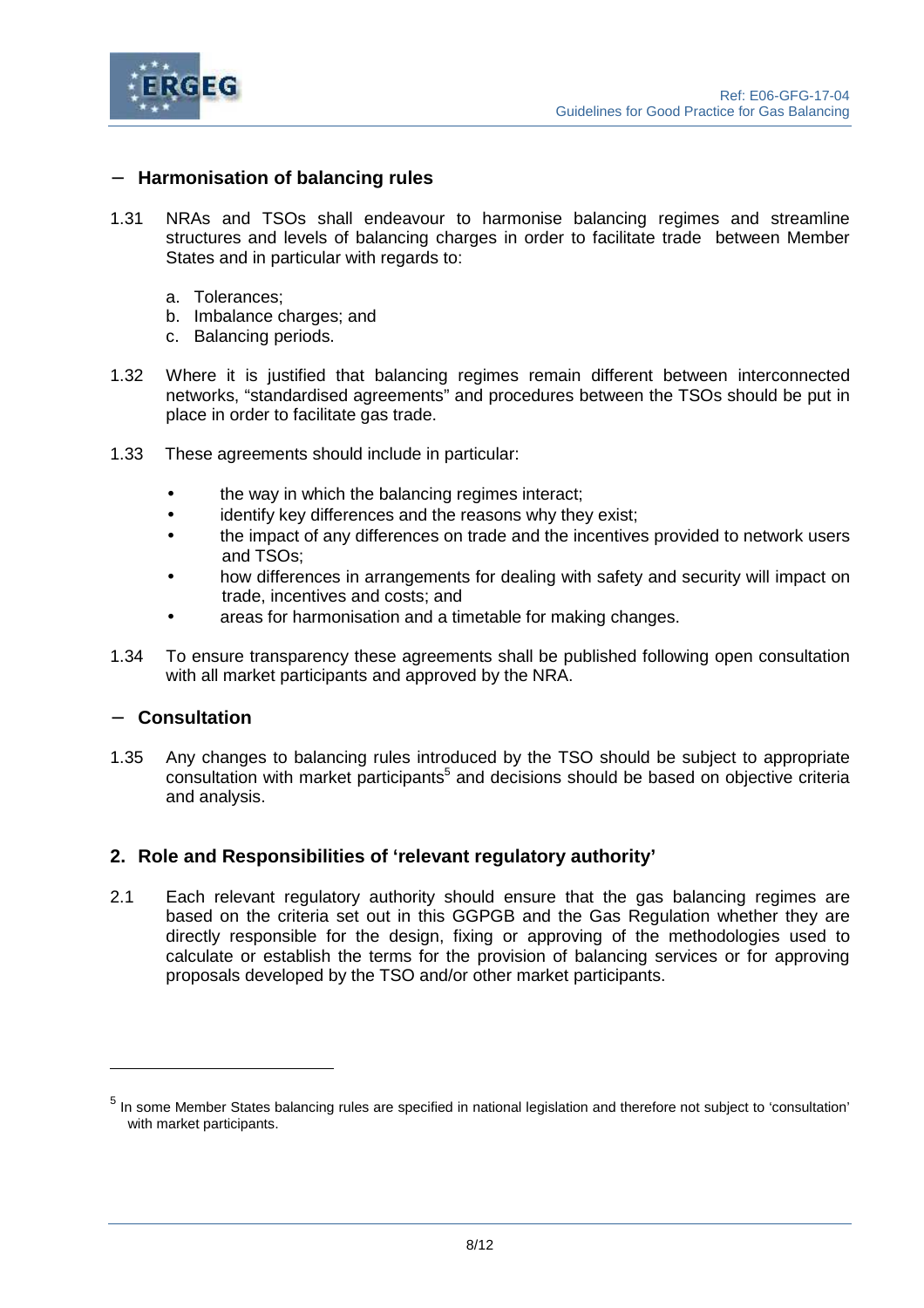

## **3. Role and Responsibilities of TSOs**

- 3.1 Where the TSO has the responsibility to design the gas balancing regime it should ensure that it does in accordance with the requirements in this GGPGB and the Gas Regulation.
- 3.2 Each TSO retains the overall responsibility for the economic and efficient operation of its system and therefore should retain a residual role to maintain physical balance to ensure the safe, efficient and reliable operation of its system, subject to the incentives, information and flexibility and tools provided to shippers to balance their individual portfolio.
- 3.3 When technically and/or economically necessary for providing efficient access to the system, in particular when the balancing regime is characterised by tight tolerance margins or a short balancing period, the TSO should offer based on the available linepack, cost-reflective tolerance services in a way which reflects the actual technical capabilities of the transmission system and facilitates competition.
- 3.4 TSOs shall provide sufficient, well-timed and reliable on-line based information on the balancing status of network users as indicated in 1.21 to 1.24 and Annex 2.
- 3.3 In the case of a TSO being part of a vertically integrated company and where the affiliated network user is subject to additional or special terms and conditions, these terms and conditions should be made available to the relevant regulatory authority and the TSO should explain the reasons for these terms and conditions. This requirement in no way limits any rights that the relevant national regulatory authority may have under national or EU law.

#### **4. Role and Responsibility of network users**

- 4.1 It shall be the primary responsibility of network users to balance their own inputs and offtakes over the relevant period according to the rules and incentives of the respective balancing regime.
- 4.2 The network users shall:
	- a. not operate in a manner that restricts, distorts or prevents competition;
	- b. provide all data required by the TSO to enable it to carry out its duties as residual balancer as specified in either the relevant network code or national regulation; and
	- c. put relevant IT in place in order to be able to communicate with TSOs via agreed interfaces and standards.

#### **5. Confidentiality requirements**

- 5.1 TSOs should take steps to ensure appropriate arrangements are in place to protect the confidentiality of information, at least including that:
	- a. commercially sensitive information from network users' accounts remain confidential including from any related undertakings.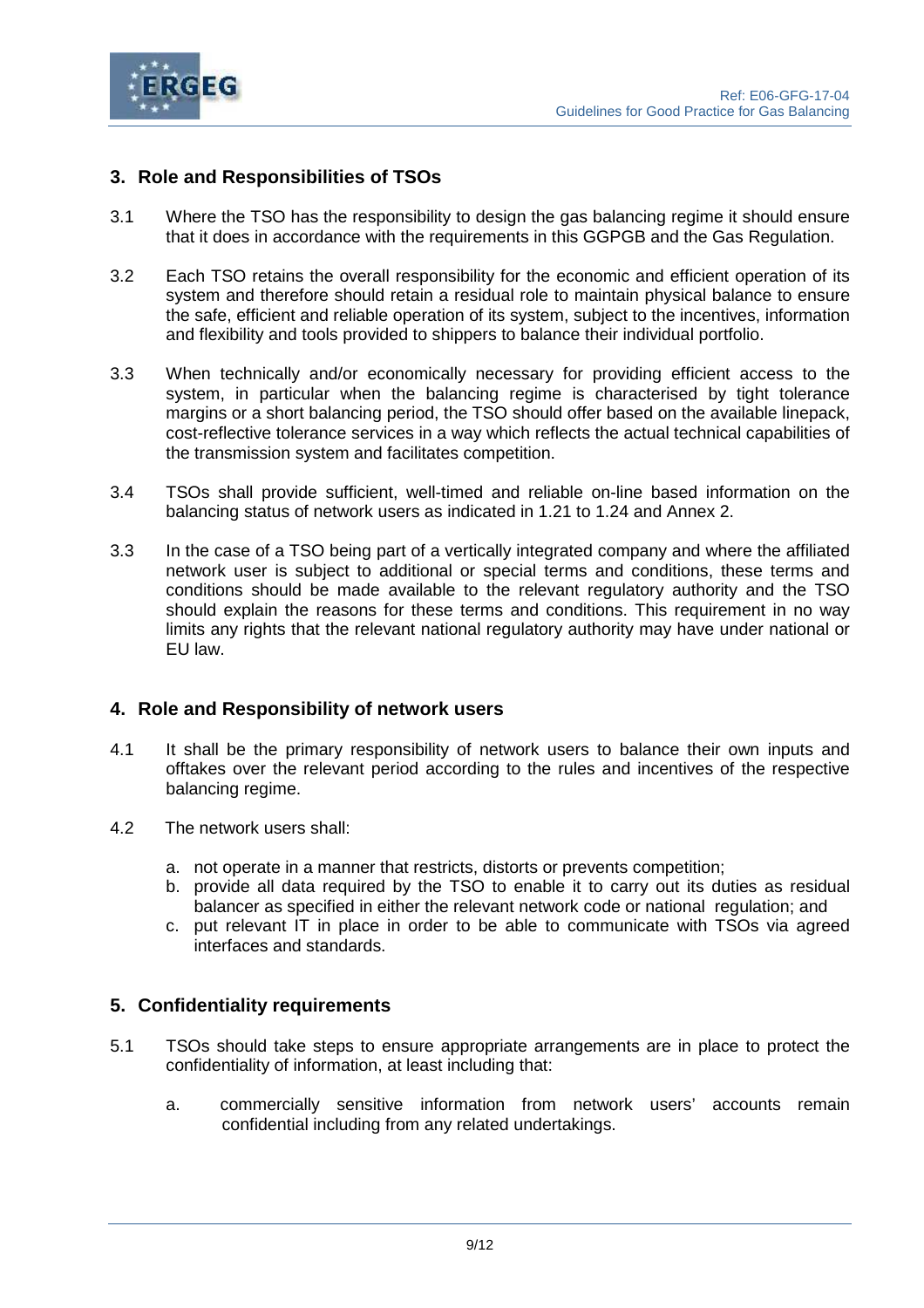

- b. no information available to the TSO concerning the operation of the balancing mechanism shall be passed to other parts of the company in advance of being provided to all market participants; staff working for any affiliate business must have no access to information which could be commercially advantageous, such as details on actual or potential network users, where such information is not made available to all market participants. The arrangements to implement this requirement should include a code of conduct for staff and a compliance programme, supervised by a Compliance Officer.
- c. In any case the relevant regulatory authority shall be provided full access to information on request in line with national legislation.

## **6. Invitation to Interested Parties to Comment**

ERGEG invites all interested parties to respond to this consultation paper on these detailed guidelines on gas balancing. Any should be received by **20 June 2006** and should be sent by email to GGPGB@ergeg.org. Unless marked as confidential all responses will be published by placing them on the ERGEG website. If there is anything confidential it should be included in a separate annex to respondents' core response document. Any question to this document should in the first instance be directed to

Mrs. Una Shortall Email: una.shortall@ceer-eu.org Fax +32 2 788 73 50 Tel. +32 2 788 73 30

A final version of the Gas Balancing Guidelines will be produced after consideration of the responses to this public consultation. Once finalised the guidelines will be presented to the European Commission as ERGEG's formal advice on interpretation of Article 7 of the new Gas Regulation which is due to come into force from June 2006.

### **7. Changes to these guidelines**

7.1 These guidelines will be reviewed periodically by CEER/ERGEG and any changes will be consulted upon. Following consultation, revised guidelines for implementation by stakeholders and relevant authorities will be published and posted on the CEER/ERGEG website.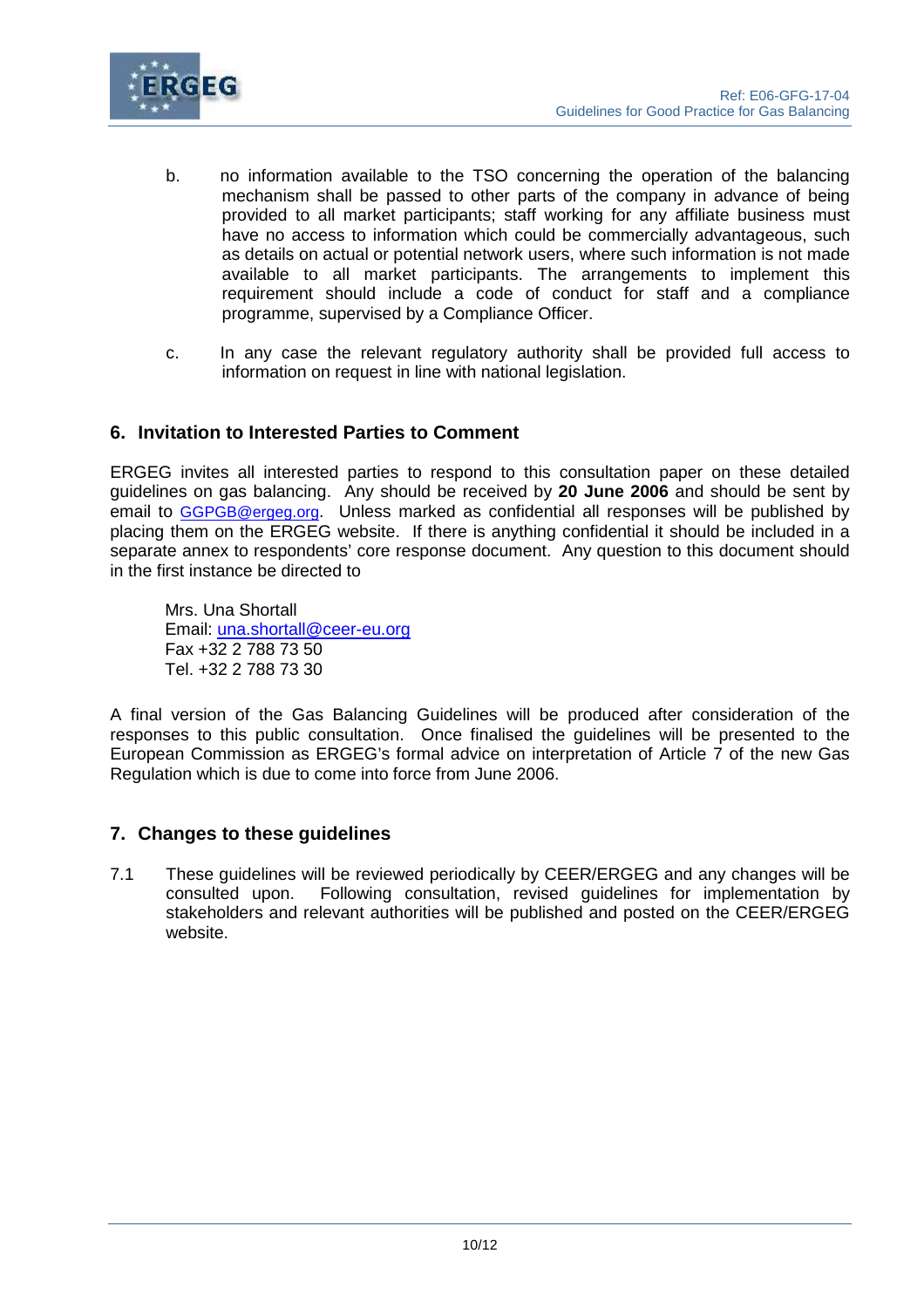

## **Annex 1: Definitions**

- 1. 'Transmission' means the transport of natural gas through a network, which mainly contains high pressure pipelines, other than an upstream pipeline network and other than the part of the high pressure pipelines primarily used in the context of local distribution of natural gas, with a view to its delivery to customers, but not including supply.
- 2. 'Balancing period' means the period within which the offtake of an amount of natural gas, expressed in units of energy, must be offset by every network user by means of the injection of the same amount of natural gas into the transmission network in accordance with the transportation contract or the network code.
- 3. 'Network user' means a customer or potential customer of a transmission system operator, and transmission system operators themselves in so far as it is necessary for them to carry out their functions in relation to transmission.
- 4. "National Regulatory Authority (NRA)" means the competent body designated by Member States with the function of regulatory authority within that Member State as provided for in Directive 2003/55/EC of the European Parliament and of the Council of 26 June 2003 concerning common rules for the internal market in natural gas.
- 5. "Relevant authority" means the body appointed by a member State and/or NRA to be responsible for designing and/or operating the balancing rules for a Member State.
- 6. "Member State" means the governments of the countries that belong to the EU.
- 7. "Tolerance level" means the level of imbalance, within or at the end of the balancing period, under which there is no penalty, either because such tolerance is integrated in the capacity offer, or because the tolerance has been offered and charged separately as a balancing and/or flexibility service.